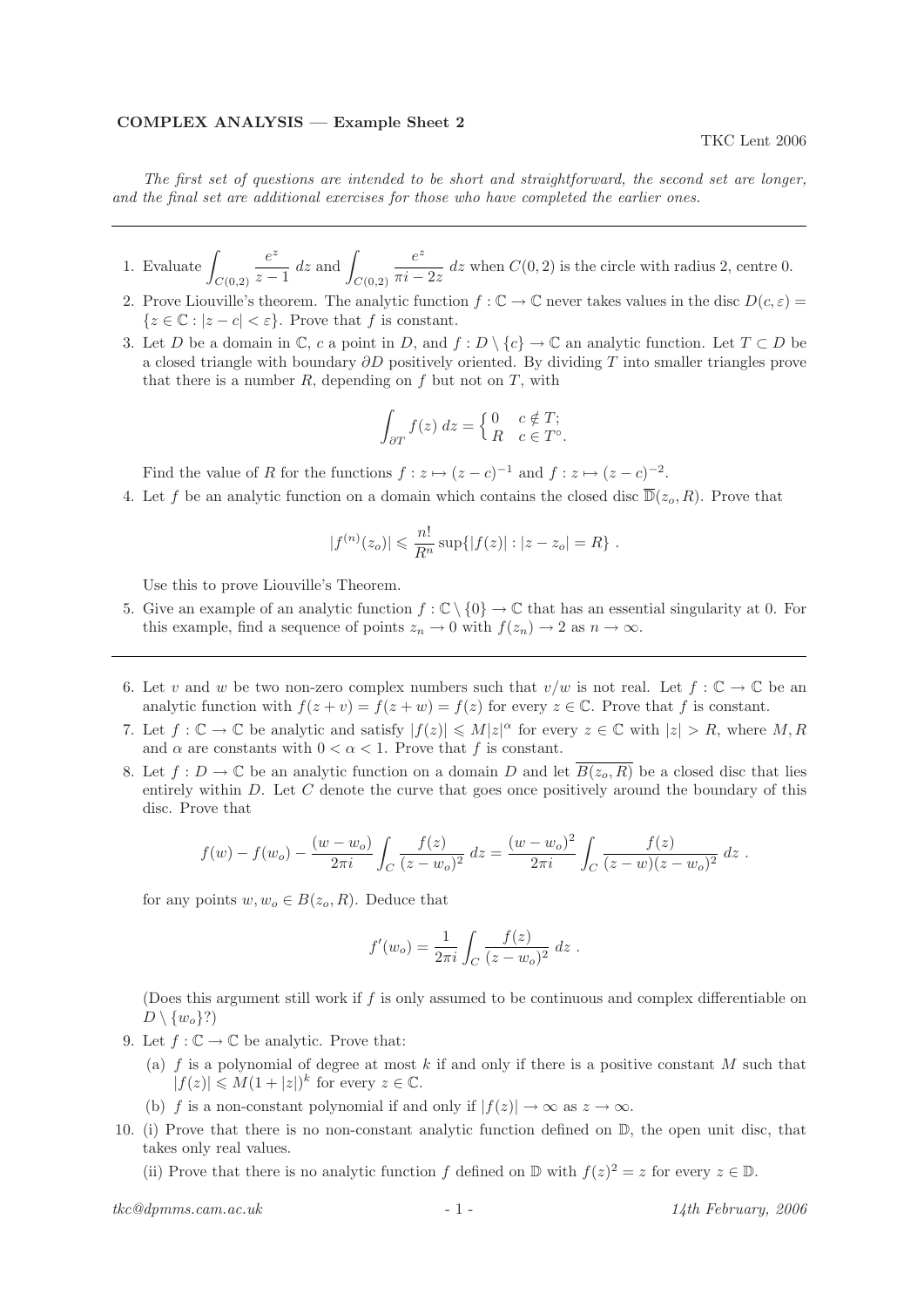11. Let D be a simply connected domain that does not contain 0. Show that there is an analytic function  $L : D \to \mathbb{C}$  with  $\exp L(z) = z$  for each  $z \in D$ . (L is an analytic branch of the logarithm on  $D.)$ 

Show more generally that, for any analytic function  $f: D \to \mathbb{C} \setminus \{0\}$ , there is an analytic function  $\ell : D \to \mathbb{C}$  with  $\exp \ell(z) = f(z)$ .

12. Let  $f: D \to \mathbb{C}$  be an analytic function with the power series expansion  $f(z) = \sum_{n=0}^{\infty} a_n(z - z_o)^n$ on a disc  $B(z_o, R) \subset D$ . Prove that the partial sums of this power series converge uniformly on any compact subset of  $B(z_o, R)$ . Deduce that

$$
\int_0^{2\pi} |f(z_o + re^{i\theta})|^2 \frac{d\theta}{2\pi} = \sum_{n=0}^{\infty} |a_n|^2 r^{2n}
$$

for  $0 \leq r < R$ .

Show that, if  $|f(z)|$  achieves its maximum value at  $z_o$ , then f is constant.

- 13. Let f be analytic on the whole of  $\mathbb C$  except at isolated singularities and suppose that f is one-to-one. Prove the following:
	- (i) f has no essential singularity.
	- (ii)  $f$  has at most one pole.
	- (iii) If  $f$  has a pole, then the Laurent series at the pole has only a finite number of non-zero coefficients.
	- (iv) If the image of f is not  $\mathbb C$ , then f is a Möbius transformation.

14. Let  $f: \mathbb{C} \to \mathbb{C}$  be a smooth function that is never 0. For each  $r \geq 0$  let  $\gamma(r)$  be the curve

$$
\gamma(r): [0,1] \to \mathbb{C} \; ; \; t \mapsto f(re^{2\pi i t}) \; .
$$

Show that the winding number  $n(\gamma(r); 0)$  is 0 for all  $r \geq 0$ .

Suppose that p is a complex polynomial of degree  $N \geqslant 1$ . Show that, for r sufficiently large the winding number of the curve  $\gamma(r): [0,1] \to \mathbb{C}$ ;  $t \mapsto p(re^{2\pi it})$  about 0 is N. Deduce that p has at least one zero.

15. Show that

$$
\phi: \{z \in \mathbb{C}: |z| > 1\} \to \mathbb{C} \setminus [-1, 1]; \quad z \mapsto \frac{z + z^{-1}}{2}
$$

is a conformal map between the two domains. If  $f : \mathbb{C} \to \mathbb{C}$  never takes any values in the line segment  $[-1, 1]$ , show that  $\phi^{-1} \circ f$  is analytic and deduce that f must be constant.

- 16. Let  $f: \mathbb{C} \to \mathbb{C}$  be an analytic function on the entire complex plane. Suppose that, for each point  $z \in \mathbb{C}$  there is at least one natural number n with  $f^{(n)}(z) = 0$ . (The value of n may depend on z. Show that  $f$  must be a polynomial.
- 17. Weierstrass showed that any continuous function on a closed bounded interval  $[a, b]$  can be approximated uniformly by polynomials. Can every continuous function on a compact (closed and bounded) subset  $K$  of  $\mathbb C$  be approximated uniformly by polynomials?
- 18. (Schwarz' Lemma:) Let  $f : \mathbb{D} \to \mathbb{D}$  be an analytic map with  $f(0) = 0$ . Show that  $g : z \mapsto f(z)/z$ has a removable singularity at 0. Use the maximum modulus principle to deduce that  $|f(z)| \leq |z|$ for each  $z \in \mathbb{D}$ . If  $|f(z_0)| = |z_0|$  for some  $z_0 \neq 0$ , show that  $f(z) = \omega z$  for some  $\omega$  with  $|\omega| = 1$ .
- 19. Let D be a domain containing the line segment [0, 1] and let  $f: D \to \mathbb{C}$  be a continuous function that is analytic on  $D \setminus [0,1]$ . Prove that f is analytic on all of D.
- 20. Give an example (with a proof) of an infinitely differentiable function  $g: (-1,1) \to \mathbb{C}$  for which there is no analytic function  $f : \mathbb{D} \to \mathbb{C}$  defined on the open unit disc  $\mathbb{D}$  with  $f(t) = g(t)$  for each  $t \in (-1, 1).$
- 21. Let  $f: \mathbb{C} \to \mathbb{C}$  be an analytic function with  $f(z) = z^2$  for each  $z \in \mathbb{Z}$ . Does it follow that  $f(z) = z^2$ for each  $z \in \mathbb{C}$ ?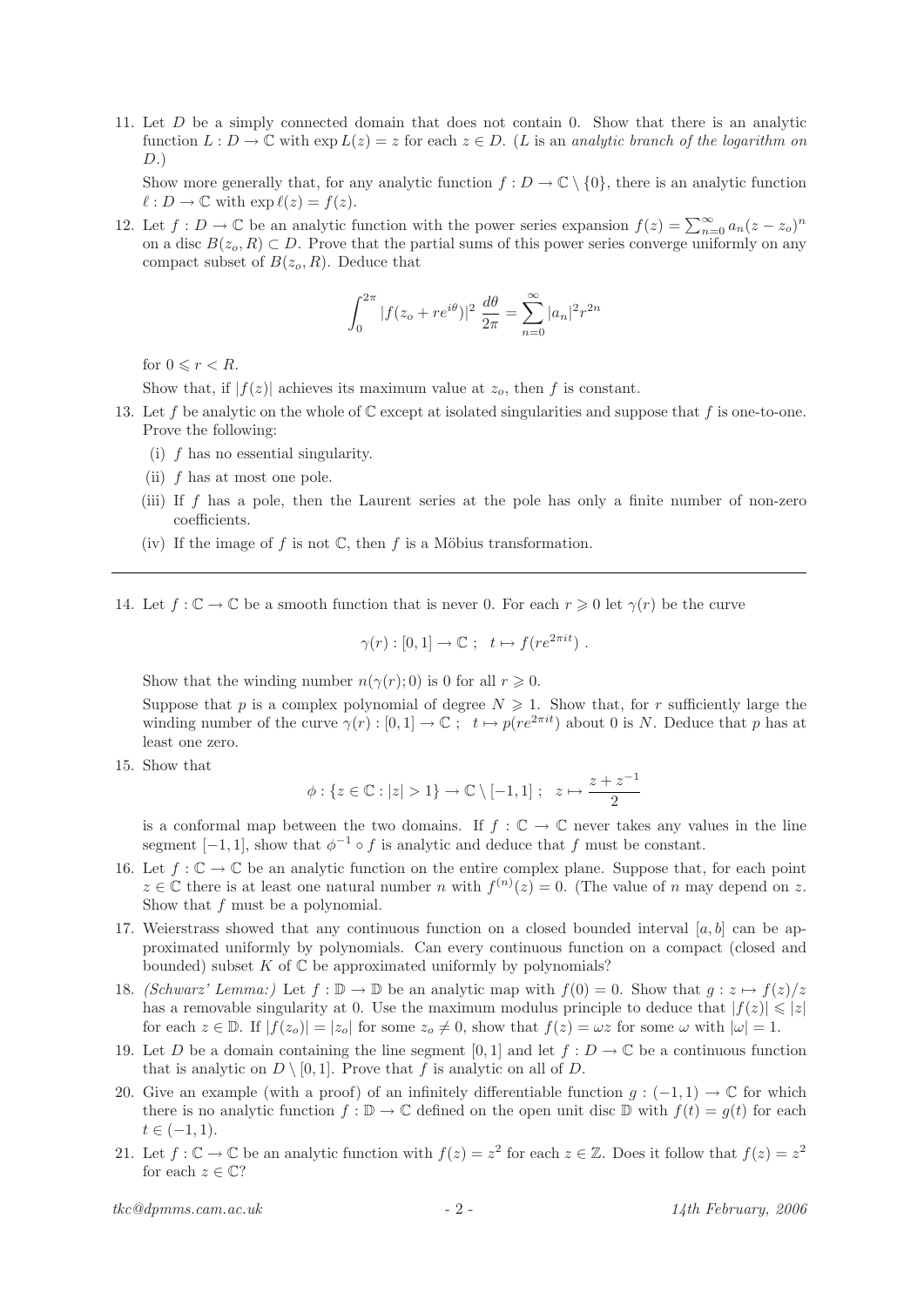- 22. Let  $f: \mathbb{C} \to \mathbb{C}$  be analytic and suppose that its Taylor series about 0 has infinitely many non-zero coefficients. Let  $C_R$  be the curve  $C_R : [0, 2\pi] \to \mathbb{C}; t \mapsto Re^{it}$ . Is it necessarily true that the set of all winding numbers  $n(C_R, 0)$ , for R with 0 not on  $C_R$ , is unbounded?
- 23. Let  $\phi$  be a closed path. Prove, by differentiating the formula for  $n(\phi, z)$ , that the winding number is constant on each connected component of  $\mathbb{C} \setminus [\phi]$ . (You should justify the differentiation.)
- 24. Let  $C : [0,1] \to \mathbb{C}$ ,  $t \mapsto \exp 2\pi i t$  be the unit circle that divides  $\mathbb{C}$  into two parts  $\mathbb{D} = \{z \in \mathbb{C} : |z| < 1\}$  $\sum_{n\in\mathbb{Z}}|a_n|<\infty.$ and  $\mathbb{E} = \{z \in \mathbb{C} : |z| > 1\}$ . Let  $(a_n)_{n \in \mathbb{Z}}$  be a sequence of complex numbers indexed by  $\mathbb{Z}$  such that
	- (i) Show that the power series

$$
s_{+}(z) = \sum_{n=0}^{\infty} a_n z^n
$$
 (summed only over non-negative integers)

converges uniformly on the closed disc  $\overline{\mathbb{D}}$  to give a function continuous on  $\overline{\mathbb{D}}$  and analytic on  $\mathbb{D}$ . (ii) The function g is defined on the unit circle by  $g(e^{i\theta}) = \sum_{n \in \mathbb{Z}} a_n e^{in\theta}$ . Show that g is continuous and that the Cauchy transform:

$$
f(w) = \frac{1}{2\pi i} \int_C \frac{g(z)}{z - w} dz
$$

exists and is analytic everywhere in C except on the unit circle.

(iii) Evaluate  $f(w)$  in terms of the coefficients  $(a_n)$ . Hence show that there are continuous functions

$$
s_+:\overline{\mathbb{D}}\to\mathbb{C}\ ,\ \text{analytic on}\ \mathbb{D}\qquad\text{ and }\qquad s_-:\overline{\mathbb{E}}\to\mathbb{C}\ ,\ \text{analytic on}\ \mathbb{E}
$$

with  $g(z) = s_+(z) - s_-(z)$  for each z on the unit circle.

- 25. Let  $\Omega$  be an open connected subset of the Riemann sphere  $\mathbb{C}_{\infty}$  that contains  $\infty$ . We say that a function  $f : \Omega \to \mathbb{C}_{\infty}$  is complex differentiable at  $\infty$  if the map  $z \mapsto f(1/z)$  is complex differentiable at 0. We say that f has a pole at  $\infty$  if  $z \mapsto f(1/z)$  has a pole at 0. Finally, f is meromorphic if it is complex differentiable or has a pole at each point of  $\Omega$ . Prove that f is complex differentiable at  $\infty$  if and only if  $f(z)$  tends to a finite limit as  $z \to \infty$ . Also, f has a pole at  $\infty$  if and only if  $f(z) \to \infty$  as  $z \to \infty$ . Show that each rational function is an analytic function from  $\mathbb{C}_{\infty}$  to  $\mathbb{C}_{\infty}$ . Suppose that  $f: \mathbb{C}_{\infty} \to \mathbb{C}_{\infty}$  is a meromorphic function on the entire Riemann sphere. Show that each pole of f is isolated and deduce that f has only a finite number of poles. Deduce that f is a rational function.
- 26. Let  $f: D \to \mathbb{C}$  be an analytic function on a domain D that contains the closed unit disc  $\overline{\mathbb{D}}$ . Let C be the unit circle. For  $w \in \mathbb{D}$  with inverse point  $w^* = 1/\overline{w}$  explain why

$$
f(w) = \frac{1}{2\pi i} \int_C \frac{f(z)}{z - w} dz = \int_0^{2\pi} f(e^{i\theta}) \frac{e^{i\theta}}{e^{i\theta} - w} \frac{d\theta}{2\pi}
$$
 and  

$$
0 = \frac{1}{2\pi i} \int_C \frac{f(z)}{z - w^*} dz = \int_0^{2\pi} f(e^{i\theta}) \frac{-\overline{w}}{e^{-i\theta} - \overline{w}} \frac{d\theta}{2\pi}.
$$

Deduce Poisson's formula:

$$
f(w) = \int_0^{2\pi} f(e^{i\theta}) \frac{1 - |w|^2}{|e^{i\theta} - w|^2} \frac{d\theta}{2\pi}.
$$

Show that the Poisson kernel  $P_w(e^{i\theta}) = \frac{1 - |w|^2}{\frac{1 - i\theta}{\theta}}$  $\frac{1}{|e^{i\theta}-w|^2}$  is a probability distribution on C for each w in the unit disc. (That is,  $P_w(e^{i\theta}) \geq 0$  and  $\int^{2\pi}$  $\int_0^{2\pi} P_w(e^{i\theta}) \frac{d\theta}{2\pi}$  $\frac{dv}{2\pi} = 1.$ 

27. Let  $D$  be a domain in  $\mathbb C$  with a disconnected complement. Show that there are two disjoint, nonempty, closed sets C, C' with  $C \cup C' = \mathbb{C} \setminus D$  and C compact. Show that there is a  $\delta > 0$  with  $|z - w| > \delta$  for each  $z \in C$  and  $w \in C'$ .

Choose a point  $c \in C$  and cover  $\mathbb C$  a grid of squares of side length  $\frac{1}{4}\delta$  with c in the centre of one of the squares. Let K be the union of all the closed  $\frac{1}{4}\delta \times \frac{1}{4}\delta$  squares in this grid that meet C. Show

 $tkc$ @dpmms.cam.ac.uk - 3 - 14th February, 2006